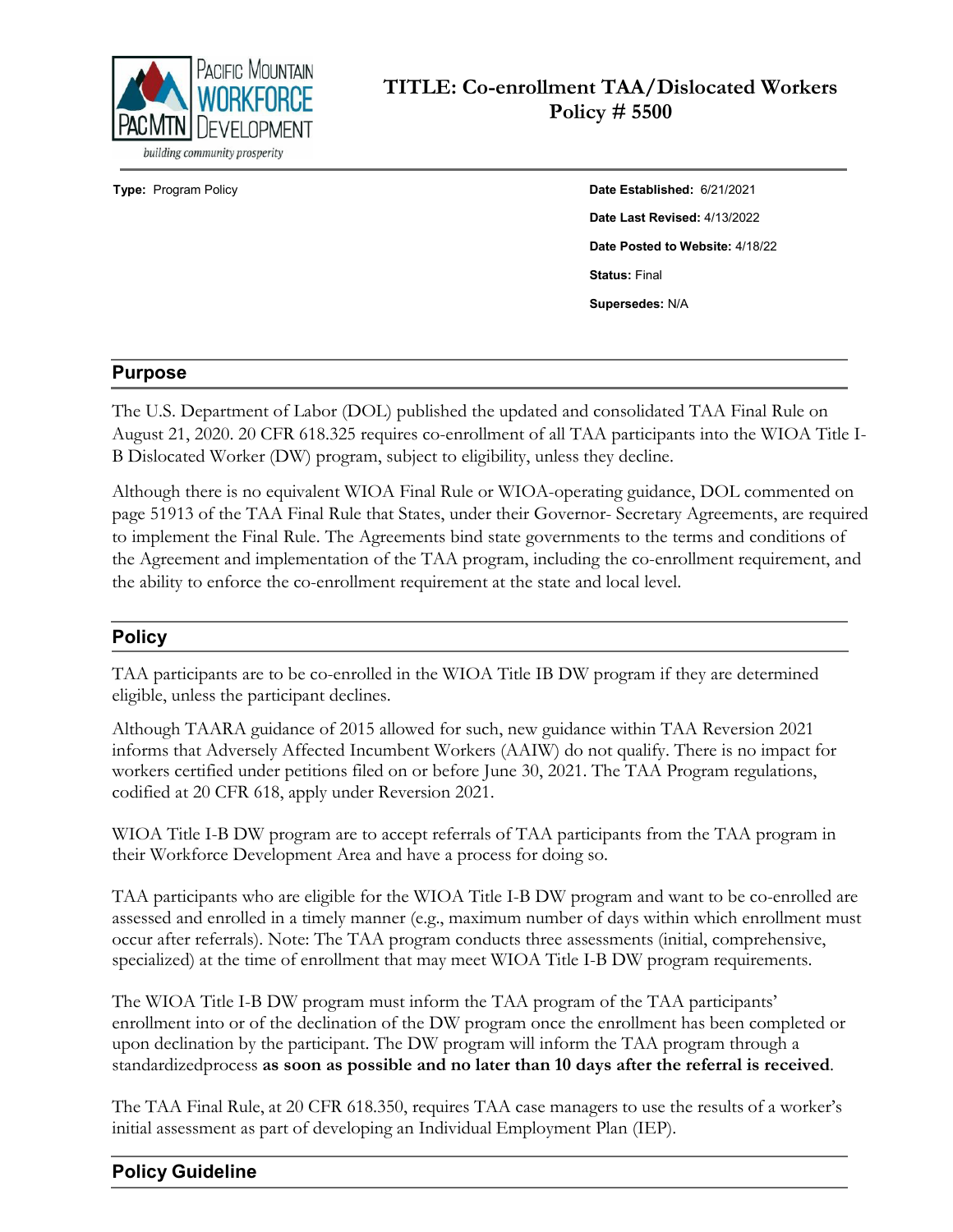### **TAA Participants and Documenting Declination**

TAA case managers will inform TAA participants about the benefit and option of co-enrolling into the WIOA DW program and the services available informing them that declining to co-enroll in WIOA DW will have no adverse impact on their services from TAA.

TAA case managers should inform their participants that co-enrollment into WIOA DW is dependent upon meeting DW program eligibility requirements.

If the TAA participant declines to follow through on the referral, TAA case managers will enter a case note into the MIS system stating that the individual declined the referral.

However, if a TAA participant declines co-enrollment and then changes their mind, they may later, request referral to the WIOA DW program.

#### **Referral Process**

TAA Case Managers and WIOA DW Staff must do the following:

A. TAA Case Managers and WIOA DW staff will become familiar with eligibility requirements for both programs.

 B. Referrals will be submitted by TAA to DW within 10 working days of the enrollment into TAA. If the trade-affected worker declines the referral or the enrollment into multiple programs, a TAA case note must be added noting referral was attempted and declined or not eligible.

C. If co-enrollment is accepted by trade affected worker, WIOA DW staff must follow up and confirm referral and determine eligibility and enroll within 10 working days of the referral. Again, documenting in case notes the attempts, determination, and enrollment. In addition, making sure TAA case manager is aware of co-enrollment and begin to coordinate service delivery.

D. TAA case manager as part of the enrollment process, documents the initial, comprehensive, and specialized assessments in ETO. DW may use these same assessments for DW enrollment if done within the timeframe specified above.

#### **Enrollment into the WIOA DW Individualized Career, Training, and Support Services**

WIOA DW staff will begin conducting outreach to the participant for an eligibility determination within **10 business days** of receiving the referral. WIOA DW staff will enter a case note in the MIS system if multiple attempts to connection with the TAA are unsuccessful.

WIOA DW staff will also enter a case note into the shared MIS system if the TAA participant declined services at the time of eligibility determination. This should not be construed as an ongoing declination of services. The individual may be enrolled at a later date when the person is ready to engage in WIOA DW services.

In the event that the TAA participant informs the DW staff prior to enrollment into the DW program that they have no interest in the WIOA DW program, the DW staff will case note the declination in the MIS system. They will also case note that they have informed the TAA participant that they may, if determined still eligible, enroll at another time during or after their current period of TAA Program participation.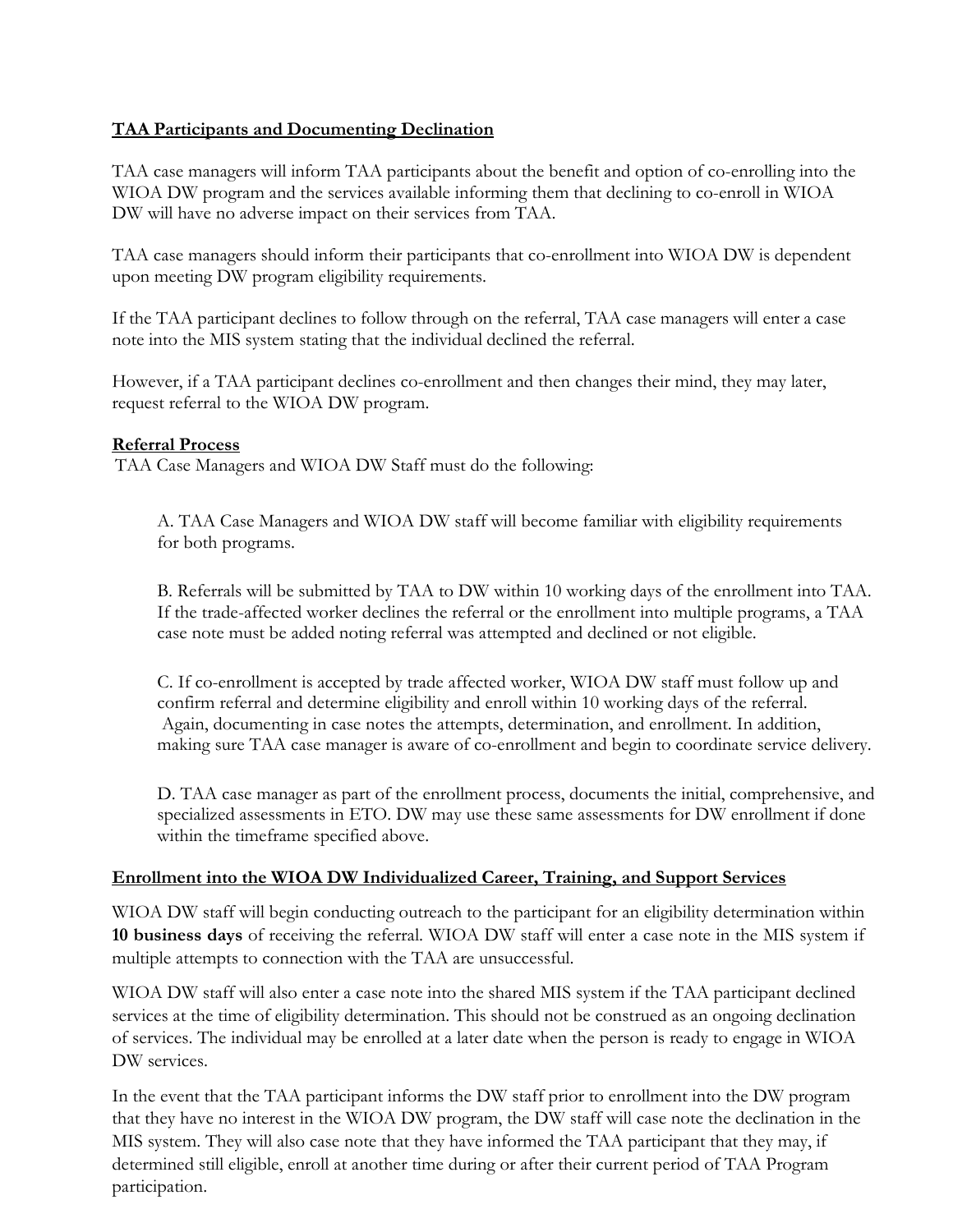Enrollment should occur within **10 business days** of a completed eligibility determination. In addition to the TAA developed IEP, DW staff must complete an Individual Participation Plan (IPP) toidentify barriers and determine prospective service needs as the service that triggers participation.

In addition to the required co-enrollment with the WIOA DW program, and dependent upon the needs of the trade-affected worker, a broad range of other available workforce services may enhance and further support a participant's successful outcome. Such programs may include, but are not limited to, Wagner-Peyser Act Employment Service (ES) activities, WIOA Adult program, WIOA DWGs, Unemployment Insurance (UI), other WIOA partner programs, faith-based and community-based programs, vocational rehabilitation services, and services for veterans.

Additionally, it should be a standard practice between the TAA and DW case managers to have continuous communication/co-case management throughout the co-enrollment relationship to ensure alignment of services and goals for the participant and minimize the potential for duplication of services.